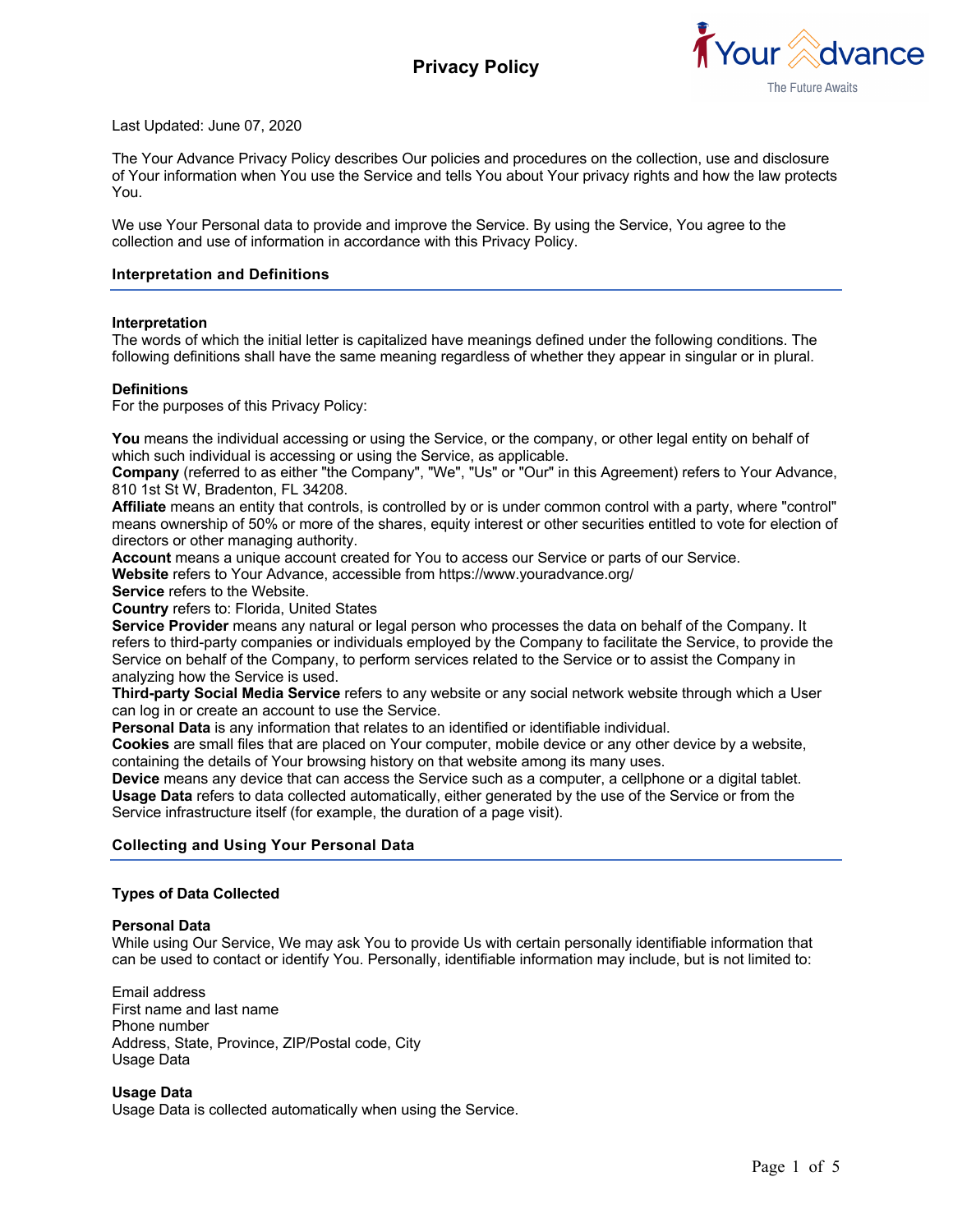# **Privacy Policy**



Usage Data may include information such as Your Device's Internet Protocol address (e.g. IP address), browser type, browser version, the pages of our Service that You visit, the time and date of Your visit, the time spent on those pages, unique device identifiers and other diagnostic data.

When You access the Service by or through a mobile device, We may collect certain information automatically, including, but not limited to, the type of mobile device You use, Your mobile device unique ID, the IP address of Your mobile device, Your mobile operating system, the type of mobile Internet browser You use, unique device identifiers and other diagnostic data.

We may also collect information that Your browser sends whenever You visit our Service or when You access the Service by or through a mobile device.

### **Tracking Technologies and Cookies**

We use Cookies and similar tracking technologies to track the activity on Our Service and store certain information. Tracking technologies used are beacons, tags, and scripts to collect and track information and to improve and analyze Our Service.

You can instruct Your browser to refuse all Cookies or to indicate when a Cookie is being sent. However, if You do not accept Cookies, You may not be able to use some parts of our Service.

Cookies can be "Persistent" or "Session" Cookies. Persistent Cookies remain on your personal computer or mobile device when You go offline, while Session Cookies are deleted as soon as You close your web browser. Learn more about cookies: All About Cookies.

We use both session and persistent Cookies for the purposes set out below:

## **Necessary / Essential Cookies**

Type: Session Cookies

Administered by: Us

Purpose: These Cookies are essential to provide You with services available through the Website and to enable You to use some of its features. They help to authenticate users and prevent fraudulent use of user accounts. Without these Cookies, the services that You have asked for cannot be provided, and We only use these Cookies to provide You with those services.

### **Cookies Policy / Notice Acceptance Cookies**

Type: Persistent Cookies

Administered by: Us

Purpose: These Cookies identify if users have accepted the use of cookies on the Website.

### **Functionality Cookies**

Type: Persistent Cookies

Administered by: Us

Purpose: These Cookies allow us to remember choices You make when You use the Website, such as remembering your login details or language preference. The purpose of these Cookies is to provide You with a more personal experience and to avoid You having to re-enter your preferences every time You use the Website.

For more information about the cookies we use and your choices regarding cookies, please visit our Cookies Policy or the Cookies section of our Privacy Policy.

### **Use of Your Personal Data**

The Company may use Personal Data for the following purposes:

- **To provide and maintain our Service**, including to monitor the usage of our Service.
- **To manage Your Account:** to manage Your registration as a user of the Service. The Personal Data You provide can give You access to different functionalities of the Service that are available to You as a registered user.
- **For the performance of a contract:** the development, compliance and undertaking of the purchase contract for the products, items or services You have purchased or of any other contract with Us through the Service.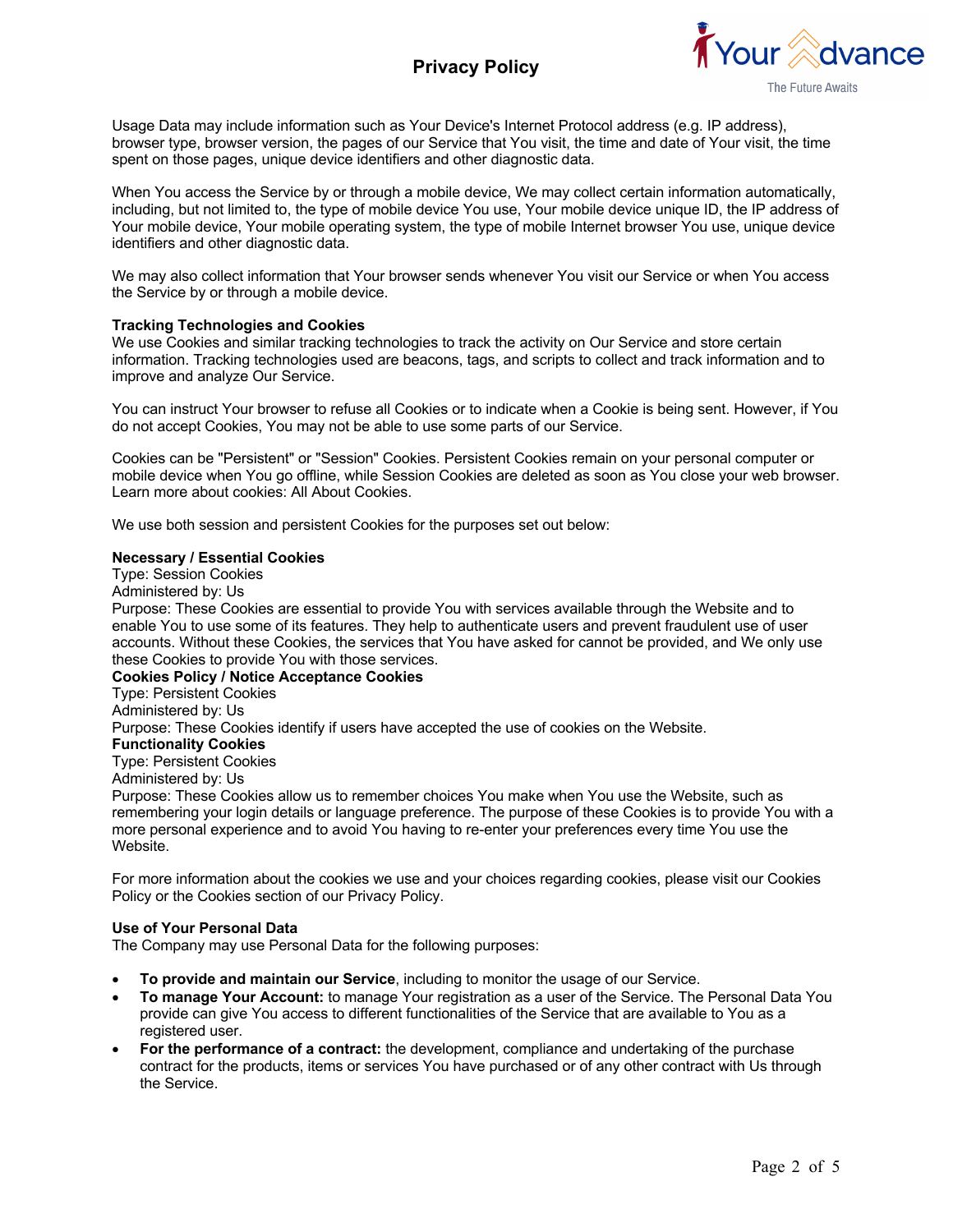# **Privacy Policy**



- **To contact You:** To contact You by email, telephone calls, SMS, or other equivalent forms of electronic communication, such as a mobile application's push notifications regarding updates or informative communications related to the functionalities, products or contracted services, including the security updates, when necessary or reasonable for their implementation.
- **To provide You** with news, special offers and general information about other goods, services and events which we offer that are similar to those that you have already purchased or enquired about unless You have opted not to receive such information.
- **To manage Your requests:** To attend and manage Your requests to Us.

We may share your personal information in the following situations:

- **With Service Providers:** We may share Your personal information with Service Providers to monitor and analyze the use of our Service, to contact You.
- **For Business transfers:** We may share or transfer Your personal information in connection with, or during negotiations of, any merger, sale of Company assets, financing, or acquisition of all or a portion of our business to another company.
- **With Affiliates:** We may share Your information with Our affiliates, in which case we will require those affiliates to honor this Privacy Policy. Affiliates include Our parent company and any other subsidiaries, joint venture partners or other companies that We control or that are under common control with Us.
- **With Business partners:** We may share Your information with Our business partners to offer You certain products, services or promotions.
- **With other users:** when You share personal information or otherwise interact in the public areas with other users, such information may be viewed by all users and may be publicly distributed outside. If You interact with other users or register through a Third-Party Social Media Service, Your contacts on the Third-Party Social Media Service may see Your name, profile, pictures and description of Your activity. Similarly, other users will be able to view descriptions of Your activity, communicate with You and view Your profile.

## **Retention of Your Personal Data**

The Company will retain Your Personal Data only for as long as is necessary for the purposes set out in this Privacy Policy. We will retain and use Your Personal Data to the extent necessary to comply with our legal obligations (for example, if we are required to retain your data to comply with applicable laws), resolve disputes, and enforce our legal agreements and policies.

The Company will also retain Usage Data for internal analysis purposes. Usage Data is generally retained for a shorter period of time, except when this data is used to strengthen the security or to improve the functionality of Our Service, or We are legally obligated to retain this data for longer time periods.

### **Transfer of Your Personal Data**

Your information, including Personal Data, is processed at the Company's operating offices and in any other places where the parties involved in the processing are located. It means that this information may be transferred to — and maintained on — computers located outside of Your state, province, country or other governmental jurisdiction where the data protection laws may differ than those from Your jurisdiction.

Your consent to this Privacy Policy followed by Your submission of such information represents Your agreement to that transfer.

The Company will take all steps reasonably necessary to ensure that Your data is treated securely and in accordance with this Privacy Policy and no transfer of Your Personal Data will take place to an organization or a country unless there are adequate controls in place including the security of Your data and other personal information.

### **Disclosure of Your Personal Data**

### **Business Transactions**

If the Company is involved in a merger, acquisition or asset sale, Your Personal Data may be transferred. We will provide notice before Your Personal Data is transferred and becomes subject to a different Privacy Policy.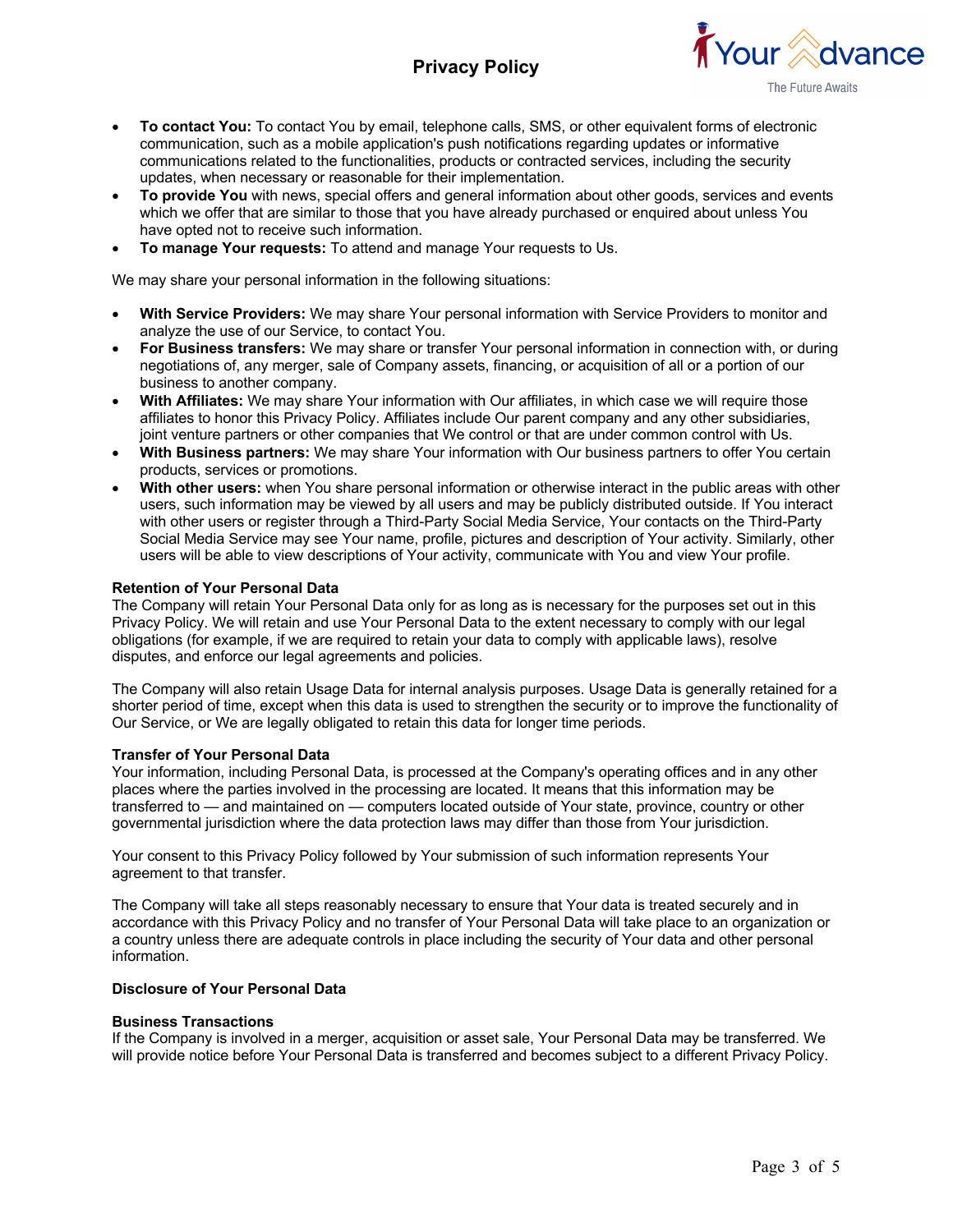# **Privacy Policy**



## **Law Enforcement**

Under certain circumstances, the Company may be required to disclose Your Personal Data if required to do so by law or in response to valid requests by public authorities (e.g. a court or a government agency).

## **Other Legal Requirements**

The Company may disclose Your Personal Data in the good faith belief that such action is necessary to:

- Comply with a legal obligation
- Protect and defend the rights or property of the Company
- Prevent or investigate possible wrongdoing in connection with the Service
- Protect the personal safety of Users of the Service or the public
- Protect against legal liability

### **Security of Your Personal Data**

The security of Your Personal Data is important to Us, but remember that no method of transmission over the Internet, or method of electronic storage is 100% secure. While We strive to use commercially acceptable means to protect Your Personal Data, We cannot guarantee its absolute security.

## **Children's Privacy**

The Service may contain content appropriate for children under the age of 13. As a parent, you should know that through the Service children under the age of 13 may participate in activities that involve the collection or use of personal information. We use reasonable efforts to ensure that before we collect any personal information from a child, the child's parent receives notice of and consents to our personal information practices.

We also may limit how We collect, use, and store some of the information of Users between 13 and 18 years old. In some cases, this means We will be unable to provide certain functionality of the Service to these Users. If We need to rely on consent as a legal basis for processing Your information and Your country requires consent from a parent, We may require Your parent's consent before We collect and use that information.

We may ask a User to verify its date of birth before collecting any personal information from them. If the User is under the age of 13, the Service will be either blocked or redirected to a parental consent process.

### **Information Collected from Children Under the Age of 13**

The Company may collect and store persistent identifiers such as cookies or IP addresses from Children without parental consent for the purpose of supporting the internal operation of the Service.

We may collect and store other personal information about children if this information is submitted by a child with prior parent consent or by the parent or guardian of the child.

The Company may collect and store the following types of personal information about a child when submitted by a child with prior parental consent or by the parent or guardian of the child:

- First and/or last name
- Date of birth
- **Gender**
- Grade level
- Email address
- Telephone number
- Parent's or guardian's name
- Parent's or guardian's email address

For further details on the information We might collect, You can refer to the "Types of Data Collected" section of this Privacy Policy. We follow our standard Privacy Policy for the disclosure of personal information collected from and about children.